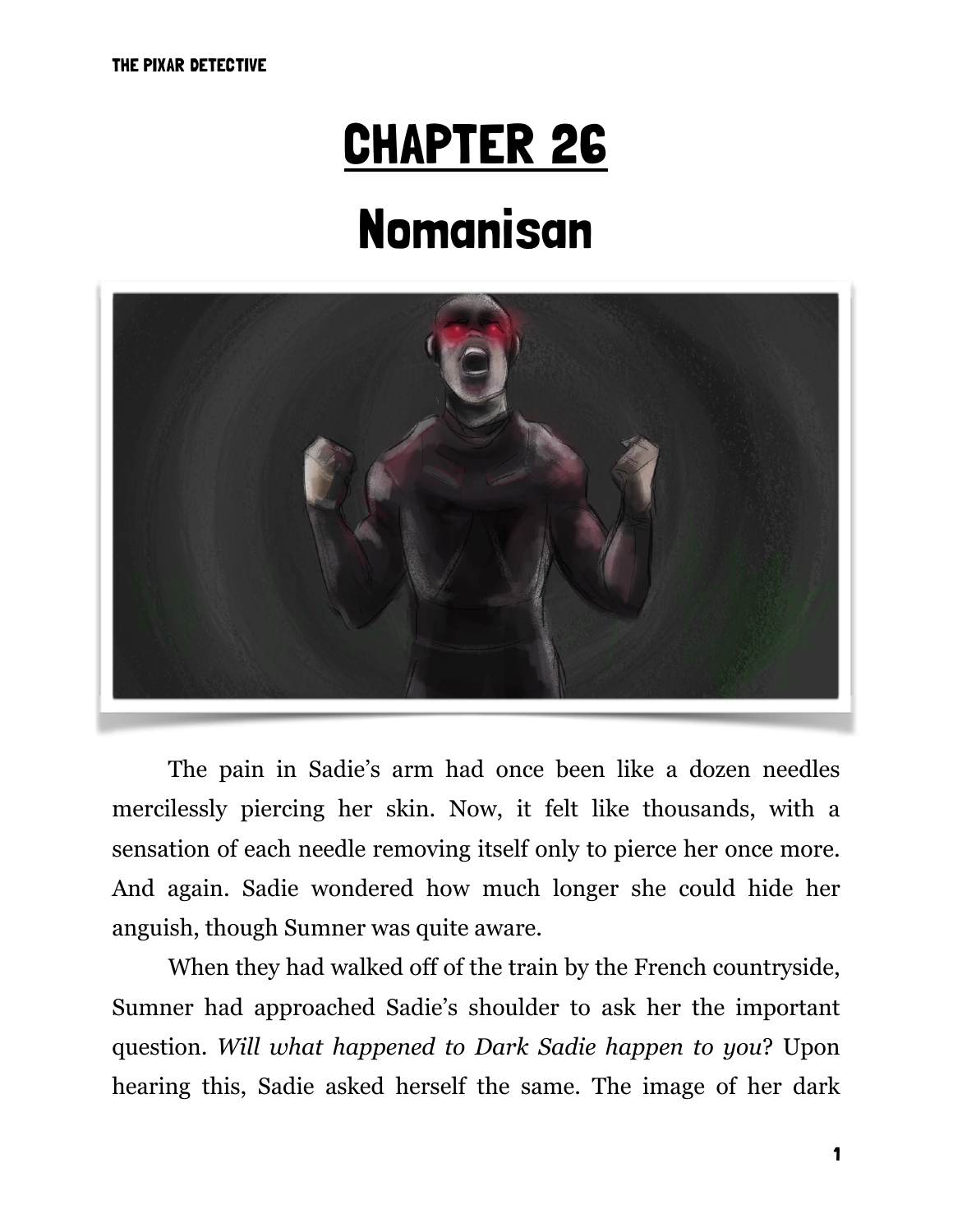counterpart exploding after jumping out of an airplane was almost as painful as the needles. For that reason, she refused to answer Sumner plainly and instead told him to keep quiet for the time being. He obeyed, though Sadie caught his worried look lingering on her. *I'll be fine*, Sadie told herself repeatedly as they marched along the road to what seemed like nowhere.

 Actually, Stevin appeared to have at least some semblance of a plan. He muttered something to them at the hotel about finding a way to the next hidden wonder by way of a train. Wallaby pressed Stevin on this, of course, but the detective remained cryptic, always buried in Mary's journal trying to decipher her words or hidden meanings. Sadie cared little about the words in this book and only wished to see this mission reach its end. Perhaps then she could finally be free, as Stevin had promised so long ago in Australia.

 They walked for several hours on a beaten road that was accompanied by a strange river. Sadie admired how untraveled this path was compared to Paris, where concrete replaced what was truly beautiful. Here, creatures of all kinds lived in peace, away from the humans that could rob them of their homes. Pure bliss escaped Sadie, however, every time a needle entered her arm. *I'll be fine*, she said as the needled left her skin and then pierced it again.

 Finally, they reached a small, decrepit cottage at the end of the river above ground. It was old, certainly, and appeared to have been abandoned for quite some time. When Sadie turned her gaze to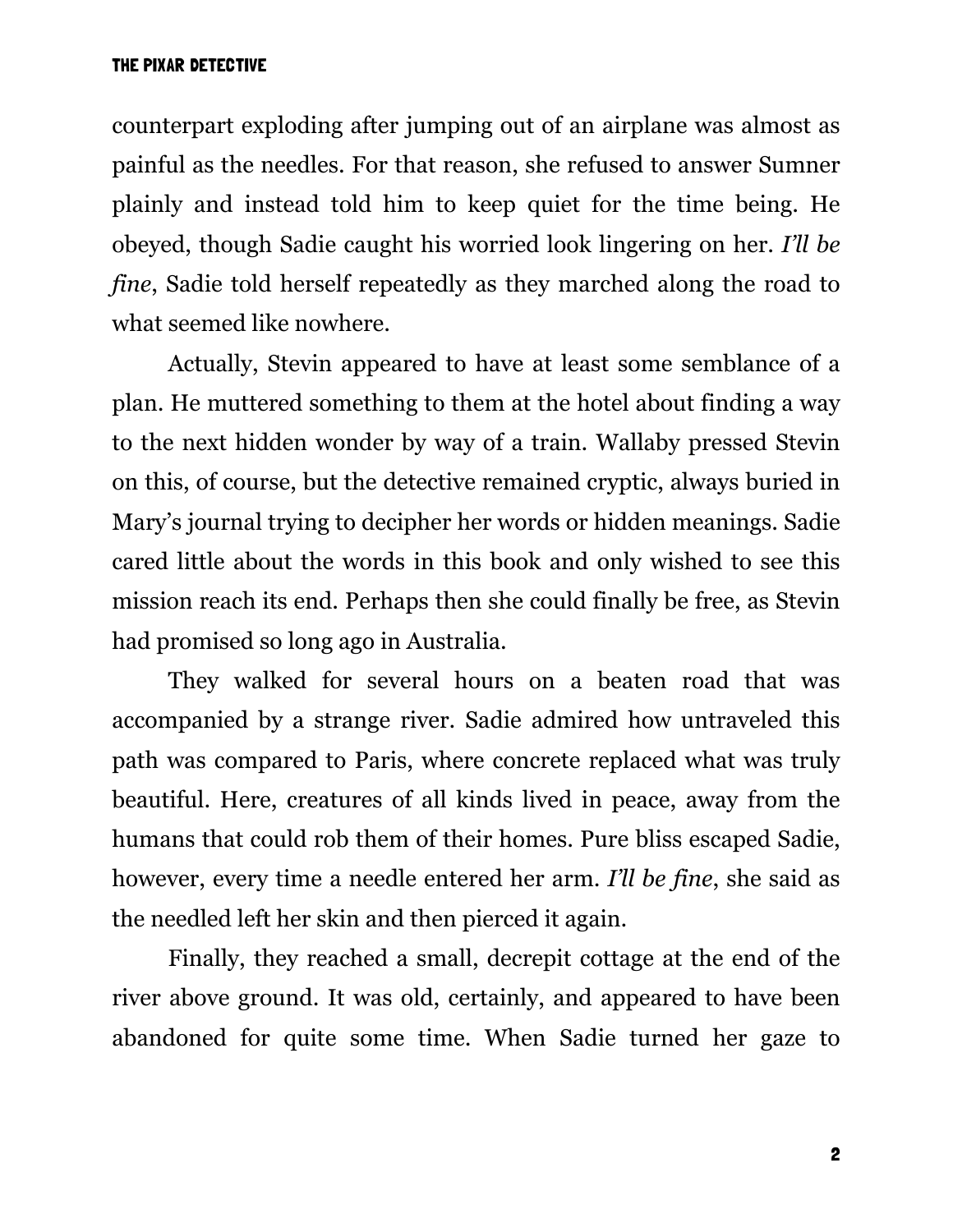

Wallaby, she could see that he was anxious to find out why they had come to this strange place.

 "Stevin, there's no way Kevin came anywhere near this place," Wallaby complained. "And since when is a hidden wonder covered in cobwebs and rat droppings?" He nearly shrieked as a rat ran under his foot upon saying this.

 "This is a hidden wonder, Wallaby, but not the next one on our list." As he said this, Stevin opened the door to the cottage and carefully studied the broken house. Though it was dirty and smelled of rotted feces, Stevin inspected the rooms unaffected. Eventually, he took out his oracle and looked through its glass at a countertop. "According to Mary's journal," he continued, "the next hidden wonder is an island that was once near the Great Barrier Reef. She speaks of it several times and claims that it was 'moved' somewhere else. More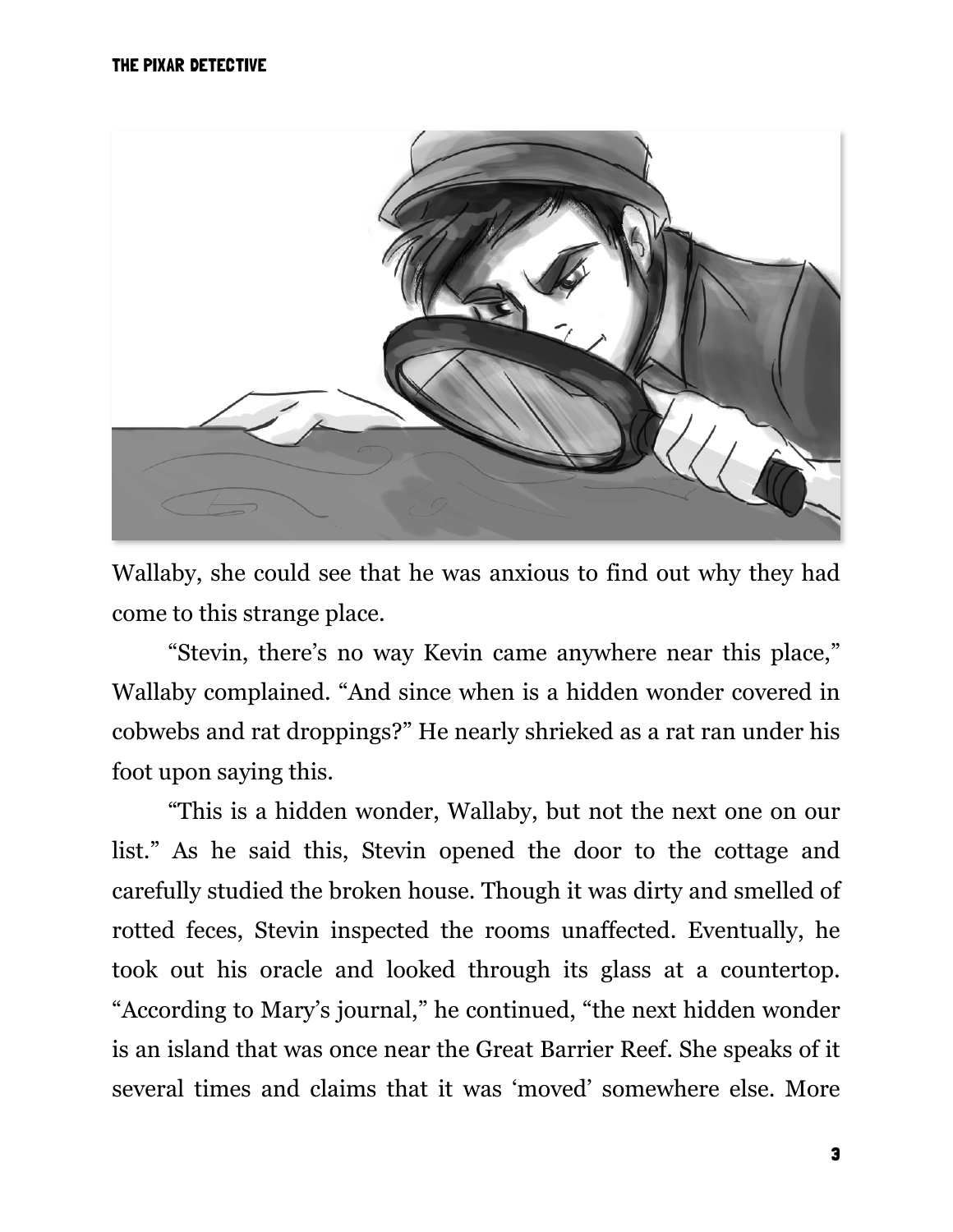importantly, finding this island could be what got Mary in trouble with the person who kidnapped her. The person who can use magic."

Wallaby frowned. "Magic? Like what we saw in Scotland?"

 "Precisely, Walliver! Exactly so. This island has power, and Mary wanted to find it for some reason. She calls it *Nomanisan*."

 "And that's where Kevin is?" Sumner asked atop Stevin's shoulder.

 "Along with Mary or her captor, hopefully. At the very least, it contains clues for why someone would want to snatch Mary. But I have an idea. Back at the bistro, I noticed something strange about that girl, Natalie."

 Sadie remembered this quite well. When they had captured the patrons at "La Ratatouille," Stevin had interrogated one of them, though he only asked about her scarf.

 "Natalie was wearing a green scarf when she seated us at the bistro. She never left the restaurant, but when we she came out of the kitchen, her scarf was a different color. It was red. When I asked her about it, she said she hadn't changed, and I even scanned it with the oracle to make sure it had really been worn that entire day."

 Just one of Wallaby's eyebrows rose. "What does that have to do with anything? That place was a hidden wonder, right? Let's just chalk this one up to weird magic or something."

 "No, Walliver, this is bad. Robert Best claims that no one has seen Cara and Logan for *years*, even though they're still alive and well in the future. Something is disrupting time in the way Shelby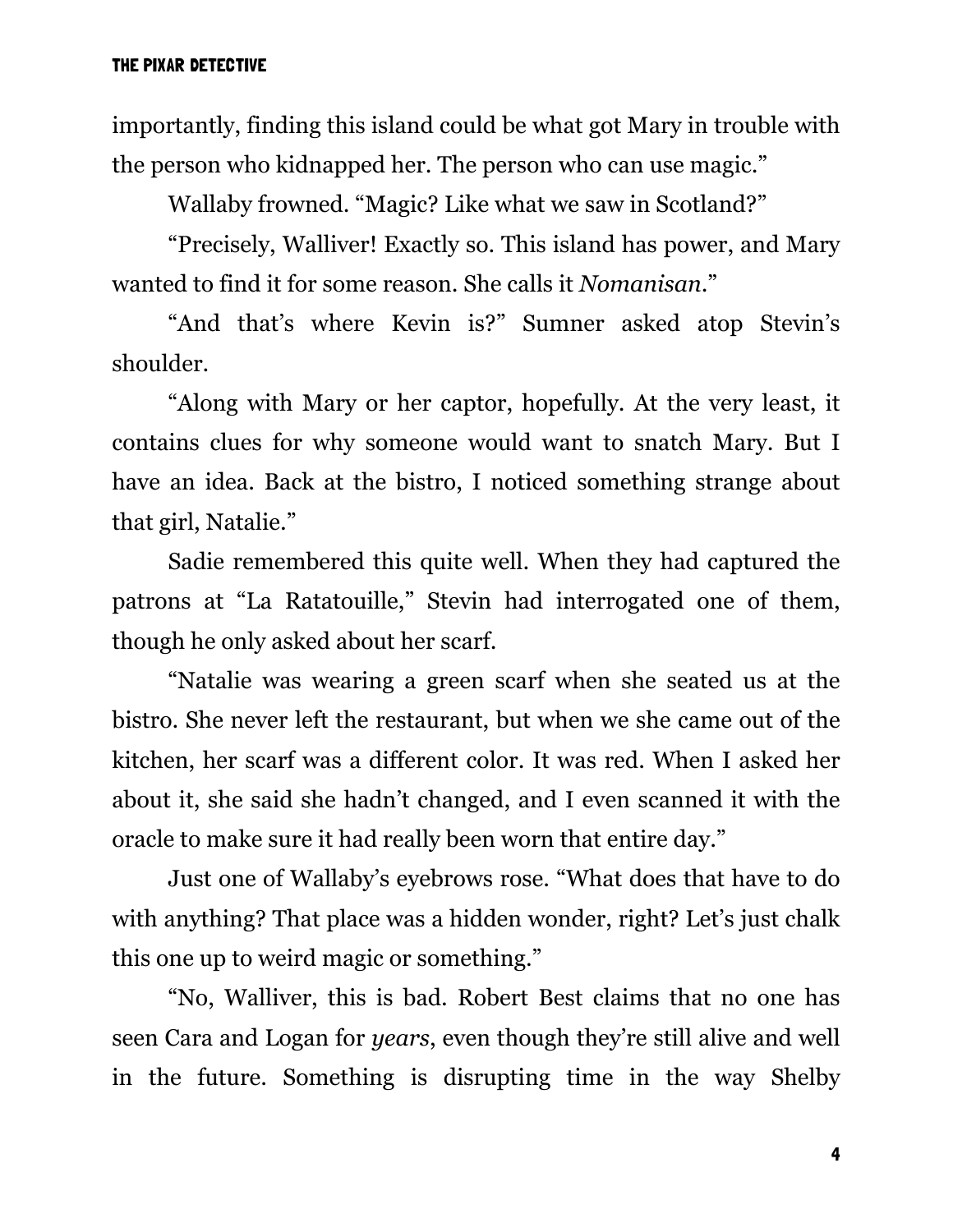Forthright was trying to prevent, and I'd bet anything Mary is caught up in it somehow."

 Wallaby shrugged. "Fine, let's believe all that. How do we find this magic island and set things right?"

"It's not that simple, young Walliver."

"Stop calling me that."

 "You see, Walliver, finding a magic island requires magic as I'm sure you've learned by now. Mary was able to do it with wood from this cottage that Kevin collected from her. Or, at least, she planned to. You have the power to travel through doors, of course, which means we can get to Nomanisan in no time."

 "But Nomanisan is in another *place*, not somewhere in time. I don't know how to travel in the same time."

 "True, but you'll figure it out. I'm sure it's not as hard as time travel. Sadie, can you help me break off some of this wood?"

 Before Sadie had a chance to nod, the door behind them opened. A familiar girl with blonde hair was standing there. *Logan*.

 As Sadie recognized her, she immediately sprang into action. In less than a second, Sadie was a full-sized lion. She leapt across the room to where Logan stood near Stevin and Wallaby, but the young detective got in Sadie's way and put his arm up. "Stop, Sadie. Her arms are in the air."

 It was true. Logan had both hands up and didn't seem hostile. But Sadie still wanted to subdue her before she could have a chance to set her palms aflame.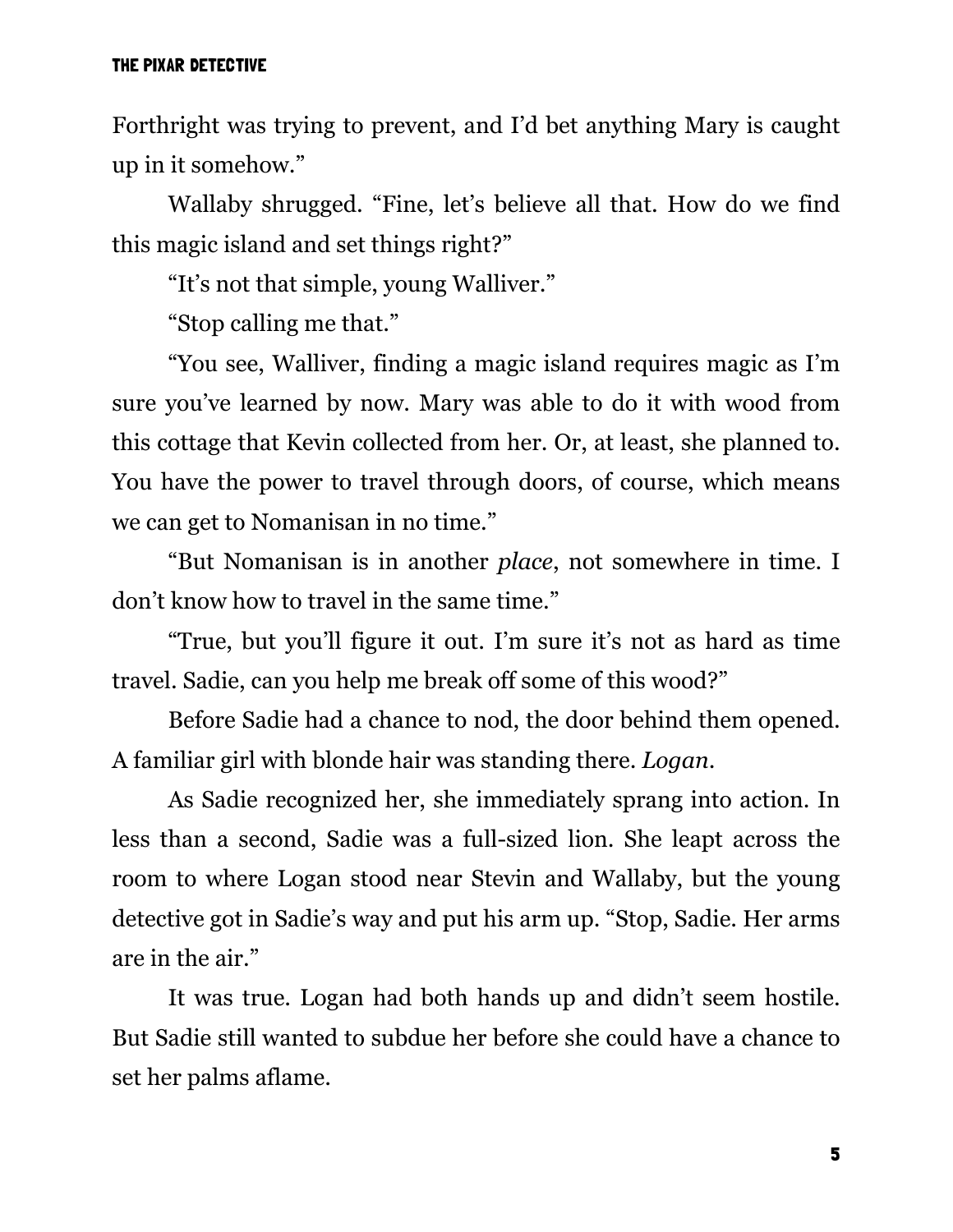"I come in peace," Logan said evenly. "The chip doesn't control me anymore. Not since Sadie…well, the other Sadie…"

 This appeared to confuse Stevin. He hadn't seen what Sadie and Sumner saw at the hotel. He and Wallaby had been too busy arranging their trip to the cottage. "Where's Sadie? She came with you from BnL?"

 "Yes," Logan answered. "Shelby sent us to watch you all. We've been waiting for you to find Mary ever since Al told Shelby what you're up to."

*The toy tinkerer*. Sadie remembered his stink.

Logan looked down. "Sadie's…she's gone."

 The color left Stevin and Wallaby's face. This was the "real" Sadie they had met at the Hexagon, before Shelby Forthright planted a chip inside her that put her in his control. To stop her, Stevin and Cara had to find the Sadie standing with them now. They had rescued Sadie and Logan from BnL shortly before the chips were implanted, but when they traveled to the future to rescue Wallaby and Sumner, "dark" Sadie and Logan remained.

"What happened?" was all Stevin could muster to say.

 It was clear that Logan didn't want to say anything, but she went on, dejected. "Her tattoo started glowing, and she exploded only moments later." She paused for a moment and then continued. "My directive was to find Mary with Sadie. But with her gone, my directive has become invalid. My default orders are to return to BnL for a new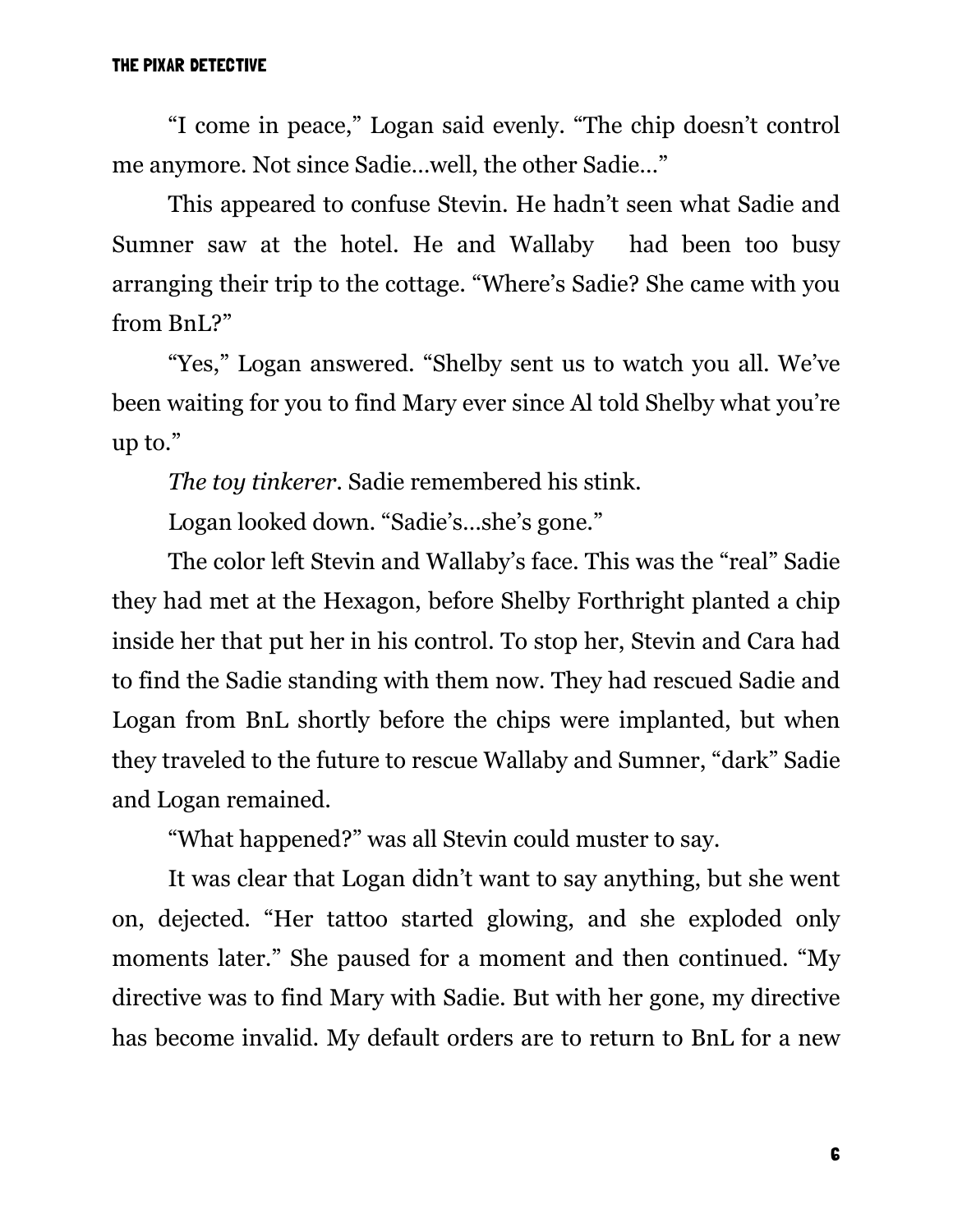directive, but I've managed to suppress this because…I must destroy BnL for this."

 Stevin cleared his throat. "Why? Was it the chip that did this?" He looked back at Sadie, who was covering her arm.

 "No," Logan replied, "but they knew about it. I was awake when they put the chip in Sadie. I heard them talking about her tattoo and how the marks came from some sort of magic. I could hear Shelby say that there's a failsafe in Sadie's body in case she ever rebelled against the Maestro, but he decided to leave it in there for the same reason the Hexagon did. I don't know what triggered it, but BnL will suffer for this. Sadie was my friend. We survived the monster world together. She was my…she was my best friend. The only super I ever admired, even above my father. BnL *will suffer for this*."

 There was a strong harshness in Logan's words. As she clenched her fist, sparks erupted from her dusty knuckles. That was enough reason for Sadie to revert back to her human form.

 Wallaby leaned in to Stevin. "The time being disrupted could have something to do with this, Stevin. What if us taking Sadie out of 1935 is what caused this?"

 It was a scary thought, but Sadie didn't agree. Stevin answered this for her. "I don't think that's the case, Wallaby. Monsters go back in time repeatedly, and some even get banished. I still think this has something to do with Mary, and we have to fix it soon before…" He looked over at Sadie. The pain in her arm had brought her down to her knees.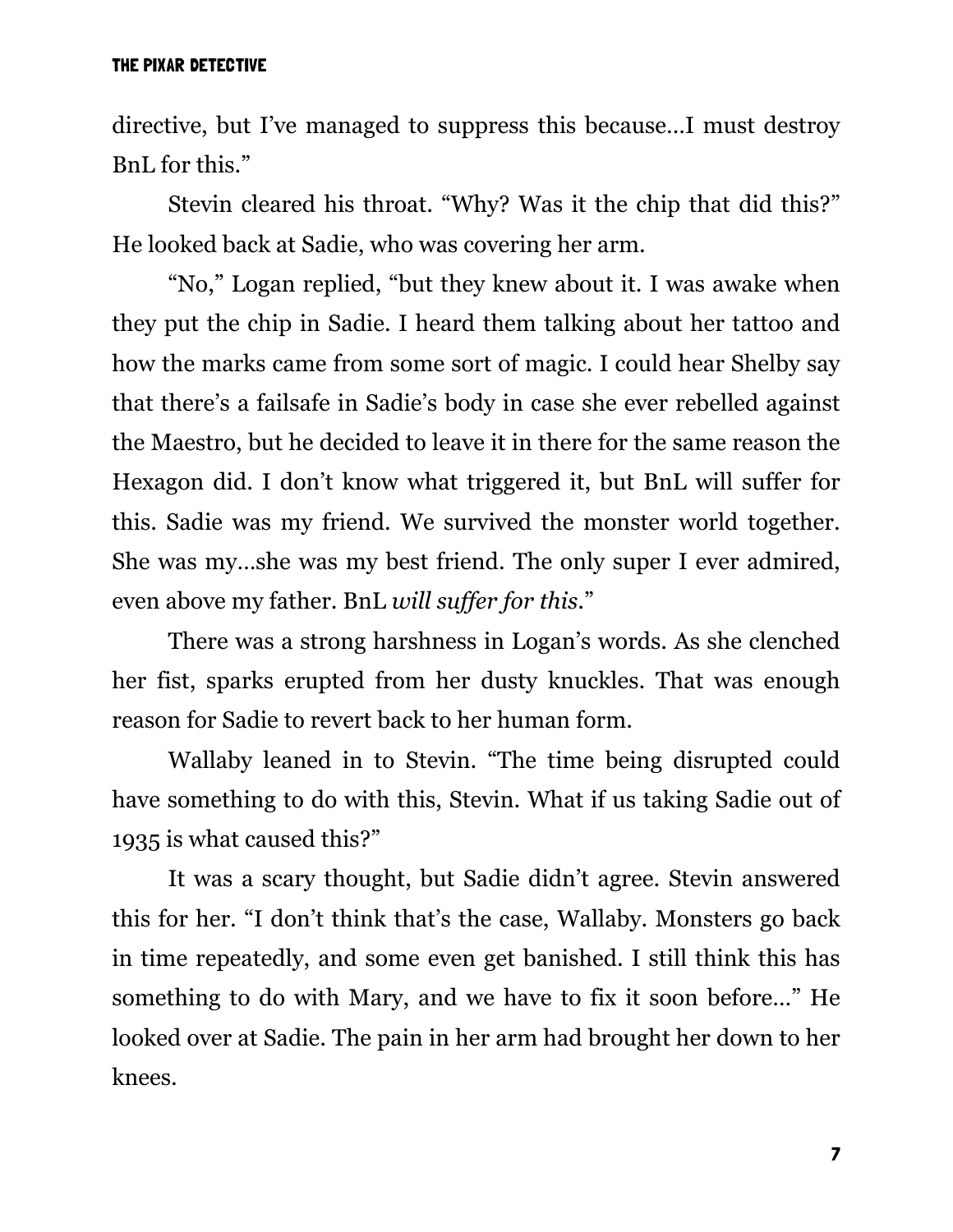"Sadie!" Stevin screamed as he rushed to her side along with Wallaby and Sumner.

"I'm fine," she said weakly.

 She looked over at Logan, whose face had darkened. "Send me to the future, Stevin. Let me stop BnL and put an end to this."

 He didn't respond immediately, but it was clear Stevin heard her. "Stopping BnL won't fix this problem. They didn't take Mary."

 "But they're after her, and the blonde kid can solve both our problems by giving me a doorway to the future. Otherwise, Shelby will send his men after me to take me down before I get the chance."

 Wallaby scoffed with his hand still on Sadie's shoulder. "I don't believe that for a second, and you shouldn't either, Stevin. Think about it. Dark Logan just wants to return to BnL for a new directive. She's using us to get there before having to wait for Shelby's men. It's all a trick."

 "Liar!" Logan screamed, barely holding back her fists from erupting. "I would never use Sadie's death to trick someone. *Never*. My allegiance lies with her and getting the revenge she deserves."

 After she said this, Stevin looked at Sadie for a brief moment and then looked back at Logan. "Get a door ready, Wallaby."

"Stevin, no! We can't trust her!"

"I know. But just do it anyway."

 A few minutes later, Wallaby knocked on a door just outside of the dining room, since it was the least smelliest. Wallaby had reluctantly gone along with Stevin's plan, though it seemed to leave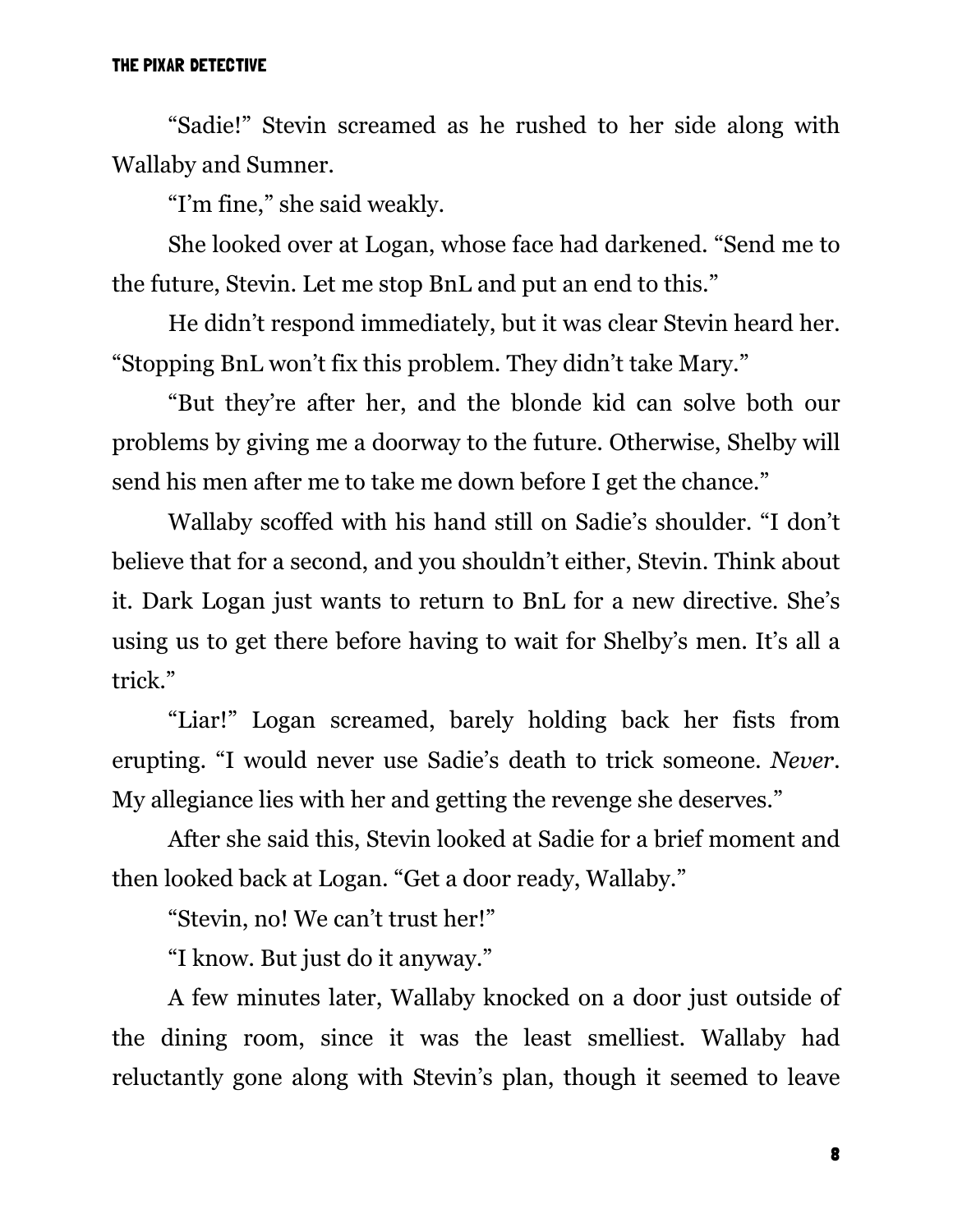him feeling ill will toward the detective. Sadie wondered if this would create a lasting rift between the two of them, though it wouldn't be the first time these two had been at odds.

 The door opened, and Stevin confirmed with the oracle that the path ahead was indeed the future. "If you can, make sure Cara, your counterpart, and the Tank Gang are alright," he said as she walked through the door. Logan gave him a quick nod. As she left, Sadie detected the faintest smirk coming from her dark, sullen face.

•••

 The dirigible landed softly on the field of grass in front of Mary and Belle. Finally, there was a chance for escape. *Kevin finally found me*, she thought. *I just have to get on that dirigible and*…

 "Don't bother trying to leave on that ship, little dear," Belle said suddenly. "That dirigible is *never* leaving this island." She walked forward to the greet a tall man stepping out of the hatch.

 "Who are you?" the man asked Belle. Mary immediately recognized him as her old friend, the man who used his ship, "The Spirit of Adventure," to bring her the wood she needed to make the doors. But for now, Mary wouldn't let Belle know they were friends.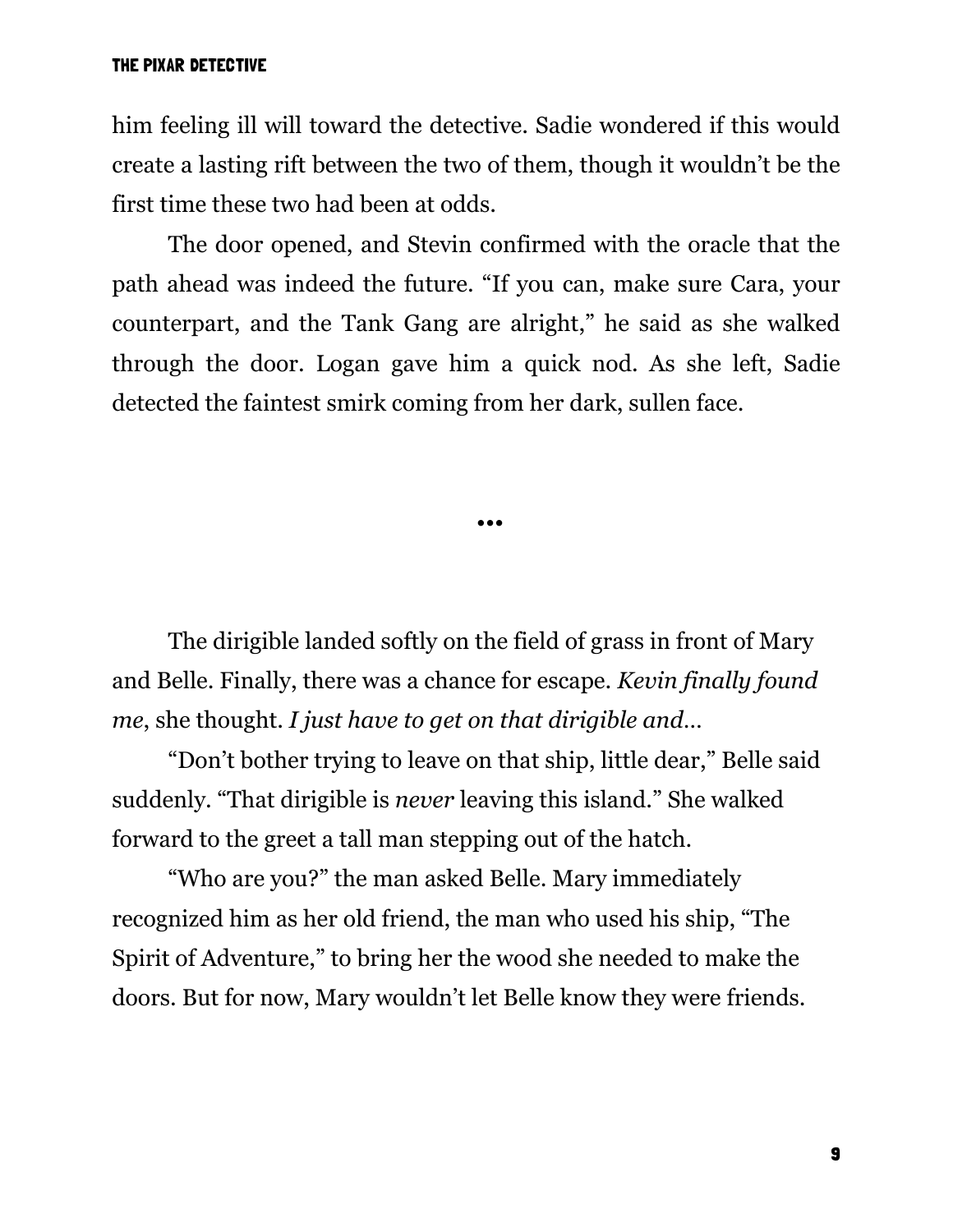Kevin looked at Belle and Mary blankly, almost as if he was troubled. "What are *you* doing on this island? No one should know where this is."

 "Wrong, young man. Boy, you truly are clueless. You think just because this place was moved, I wouldn't find it again?"

 *Again?* Mary suddenly realized that this island was a hidden wonder, though she wasn't sure which one. For a second, she wondered if it was Nomanisan, but that didn't seem possible. *Nomanisan would be much larger than this place, and it would have a volcano*.

 Both Mary and Kevin exchanged awkward glances. She tried her best to convey that he need not reveal the fact that he knew her, and it seemed to work.

 "How do you know this place?" Kevin asked her, his guard still up. Despite Belle being an old woman, he didn't seem at ease.

 Her response wasn't quick. Belle paced around the field a bit. "Why, I've known about this place nearly all my life. I spent years trying to find it." She looked at the large tree behind them. "And I'm never leaving it. No one is." Belle looked at him closely. "Perhaps I'll turn you into a crow."

 It looked like Kevin wanted to laugh. "That's entertaining. Look, woman, I don't know what you want from this place—"

 "My name is Princess Belle, not *woman*, you insufferable twit." That infuriated Kevin. He was about to storm off as a fist made contact with his face. It came from behind him.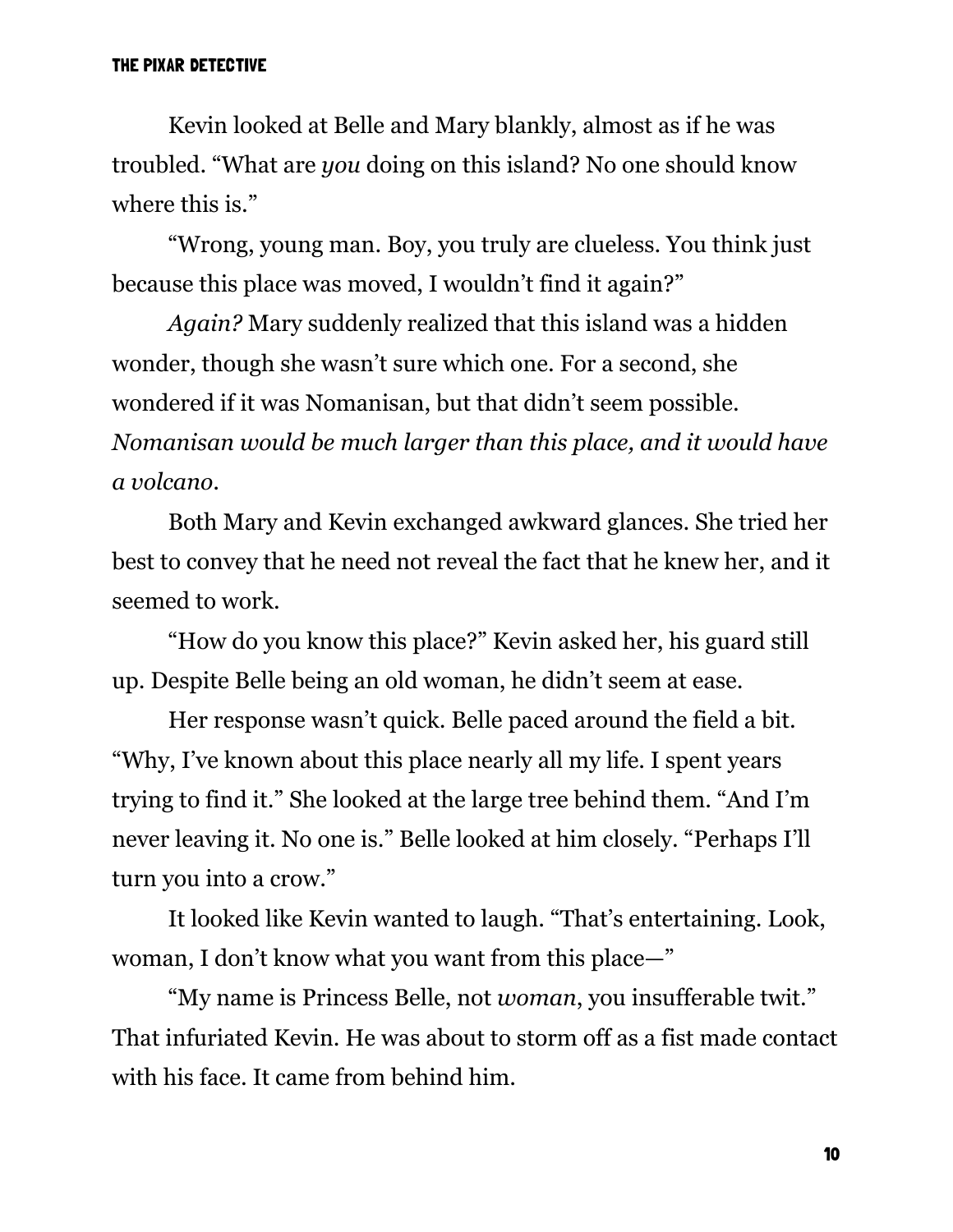Mary watched in horror as a tall man with metal arms retracted the fist back into his body. *Is he a robot?* Mary wondered. He looked like a man at first, but there was no expression on his face. His eyes were blank, and his composure felt cold to her. He wore strange clothing that covered up what Mary assumed had to be wires. Finally, she determined him to be some kind of android.

 As she studied that strange figure, Kevin recovered from the blow to his face. It was a minor hit, but it still drew blood. He scowled at the android and chose not to say anything. Instead, Kevin rushed toward him.

 "I'm bringing you to Mr. Best," the attacker announced as Kevin tried to tackle him. The android dodged Kevin easily and pushed him off-balance. "Because you are the poacher, Mr. Best has allowed me to capture you in any state I desire. Even if it means you are no longer alive."

 "Yeah, you can try," Kevin sneered as he wiped the dirt from his face. He lunged a rock that had been sitting by his hand directly at the android, but he dodged it. This time, however, Kevin managed to sneak a punch on the android while it avoided the rock. Kevin punched the robot in the gut and then tackled it to the ground. Despite this, the android seemed unshaken.

 *Kevin could really be in danger*, Mary decided. She wanted to use this fight as an opportunity to escape, but not without Kevin. *He may be a little surly, but he's still my friend.*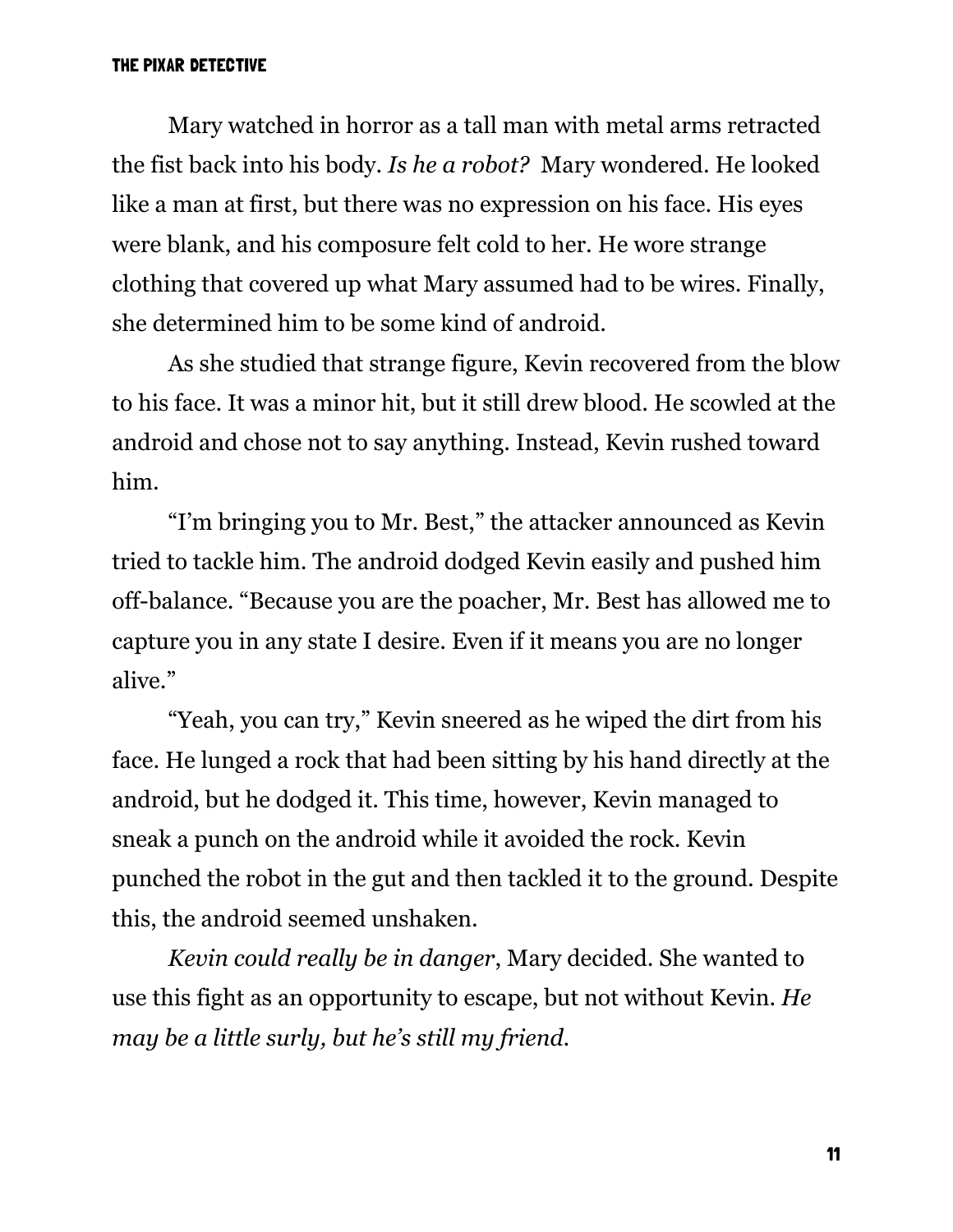The android pushed Kevin off of him and began striking him at his core. The blows nearly knocked Kevin off his feet, but it wasn't until the android kicked him from ten feet away that Kevin went flying in the air. He landed in a dry reservoir just by the hill surrounding the tree. As the android moved to meet him, Kevin surprised him with a flurry of punches, but the android blocked each one effortlessly.

 "I learn from every battle," the android said dryly as Kevin recoiled from exhaustion. "And I've learned much from our previous fight. It is impossible for you to defeat me, poacher."

 Kevin lifted his fist for one more desperate punch, but the android simply grabbed it. In an instant, metal cuffs covered Kevin's hands as he fell to the ground. The android lifted him onto his shoulder and turned toward the ship. He walked several feet before the broom hit him on the head. It was a powerful blow that Mary thought would shatter the android's head. Instead, he turned around with his eyes glowing red. Belle was the first thing he saw.

 "No one leaves this island, garbage can." Surrounding Belle was a shroud of knives, brooms, buckets, and other assorted tools she had apparently summoned from the cottage. Each weapon was pointed directly at the android, as if they had a mind of their own.

 Slowly, the android placed Kevin on the ground and then unleashed both arms toward Belle. They stretched like before, giving Belle almost no time to react, but she still did. Several of her tools smashed against the arm with incredible force, and more were summoned toward the android himself. They should have hit him, but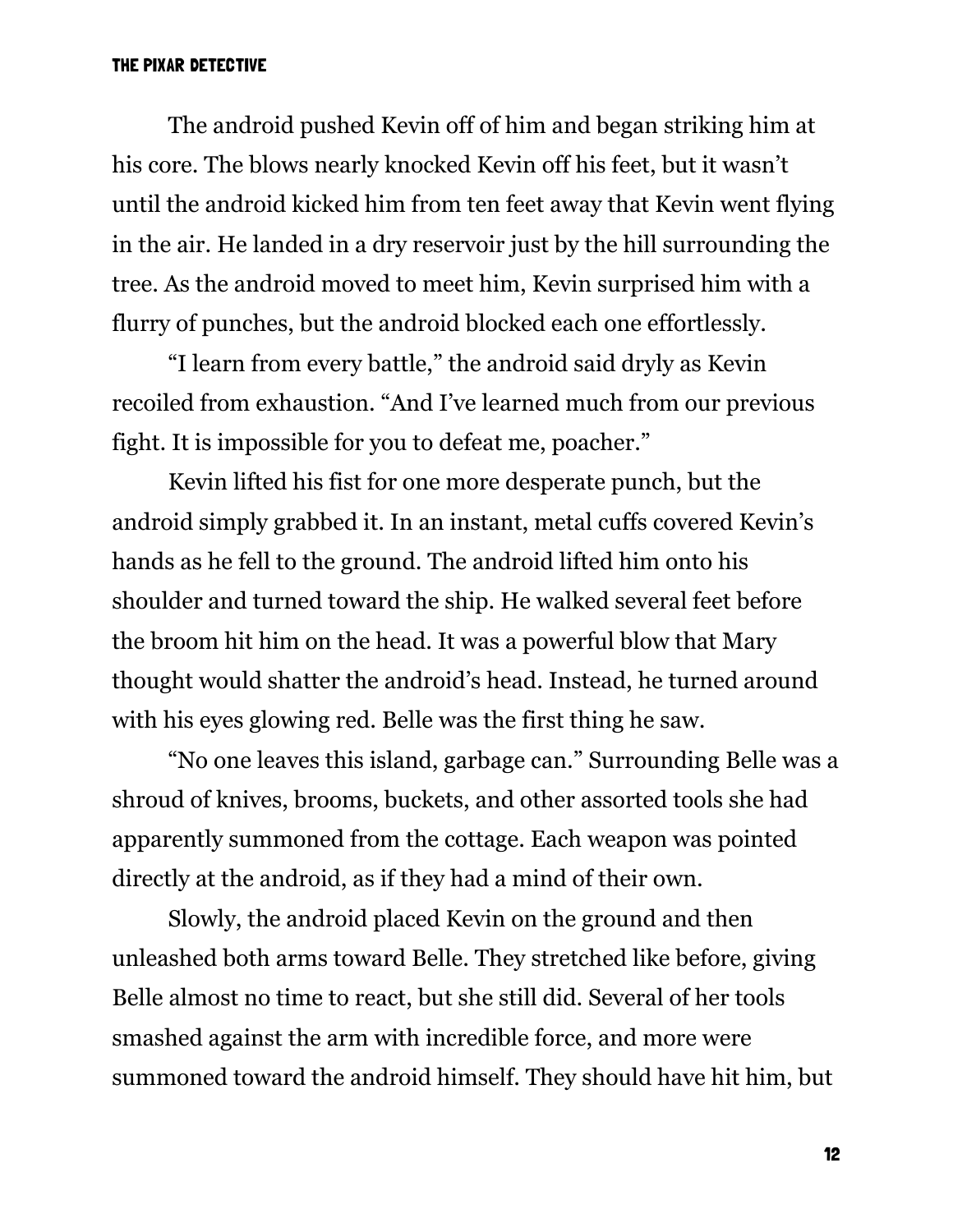the android managed to block them all with one leg that could also stretch. *Those appendages have to be made of titanium*, Mary concluded. She couldn't understand how he was able to make a knife bounce off of his armor.

 Finally, all of Belle's tools were gone, smacked away by the android as he approached her with his eyes beating even more red than before. As he was about to strike, she flashed a wand over him, as if she was casting a spell.

 *This woman really is some sort of witch*, thought Mary. But the android looked at Belle confused.

 "That spell should have turned you from man to crow," Belle said quizzically as she stared at her wand.

 The android soundly responded, "I'm no man," as he grabbed her with both arms.

 "Stop!" Mary shouted, though she wasn't sure why. Without thinking, she threw an apple that lay on the ground at the android's face.

He stared at her, dumbfounded.

"Um, there's more where that came from?"

 Suddenly, the android was struck at his side, which freed Belle from his grasp. It was Kevin. He tackled the android with his hands cuffed and proceeded to strike at the android several times before getting kicked in the gut. The android hovered over him and lowered both arms. He screamed in blind rage, his eyes glowing fiercer. "I'll just have to send you to Mr. Best in a more permanent state!" the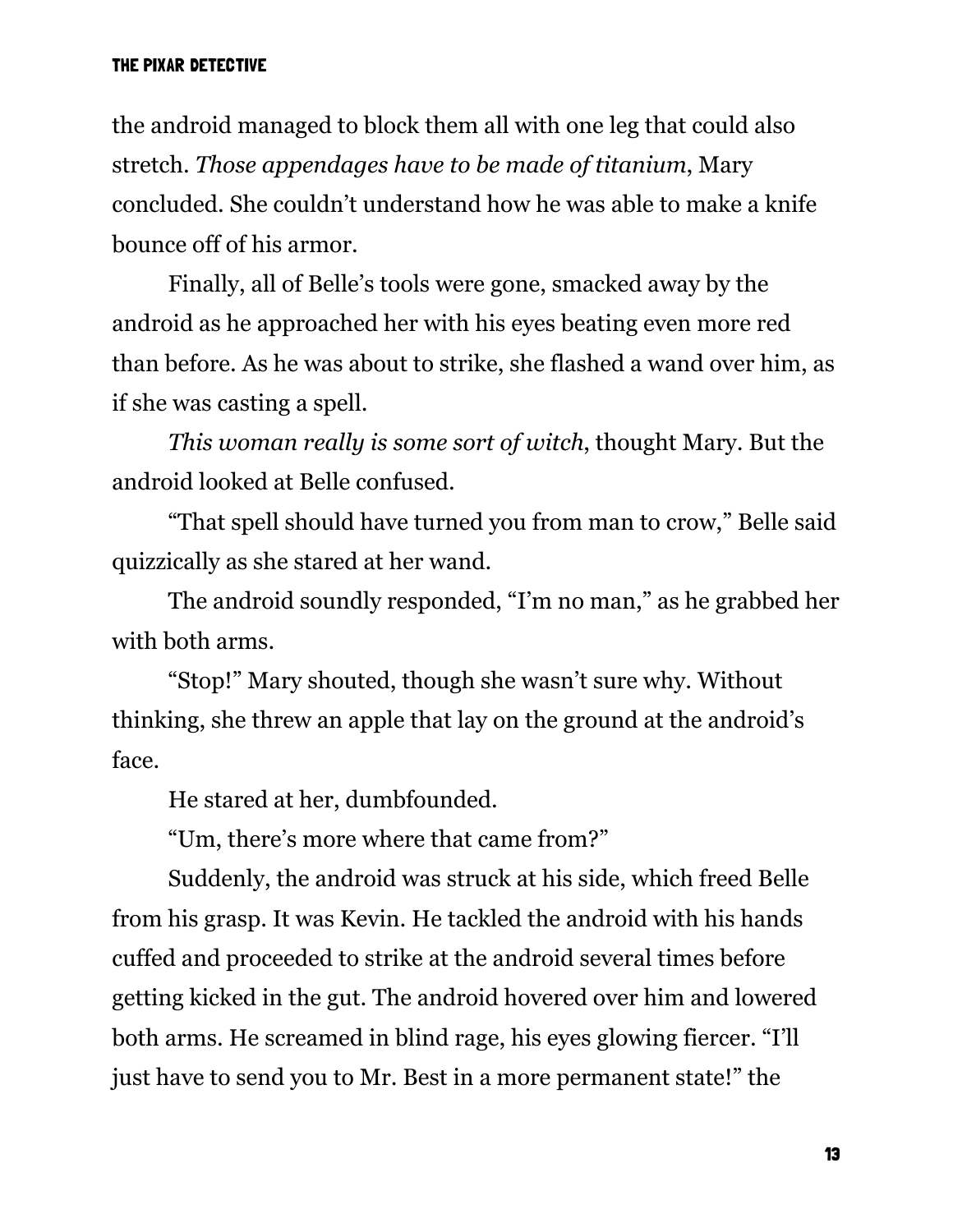android shouted as he struck Kevin with multiple punches that struck too quickly for Mary to see them. Kevin was on the ground nearly motionless as the android paused to strike just one last time. Before the fist made contact, however, another apple hit his side.

 "ENOUGH WITH THE FRUIT!" the android shouted as he turned to see dozens more staring at him. In a moment, there looked to be over a hundred hovering in front of him. "What?" He saw that it was Mary controlling them, much to her own surprise.

 The apples descended upon the android like bullets, shattering parts of his body and covering him in a thick, orange substance. *I'm surprised Belle told me to call these things apples*, Mary remarked to herself as the orange cream enveloped the android's body and ultimately buried him. Not far from him, Belle gave a final sigh and sat down.

 "Finally," she said with relief as orange cream filled the reservoir. "That stupid robot was tearing up my beautiful moat."

 Mary rushed to Kevin's side and lifted him out of the flowing cream. He was bruised and bloody, but breathing. A few moments later, he came to in Mary's arms. "Am I OK?" he asked her weakly.

"Always the jokester, Russell."